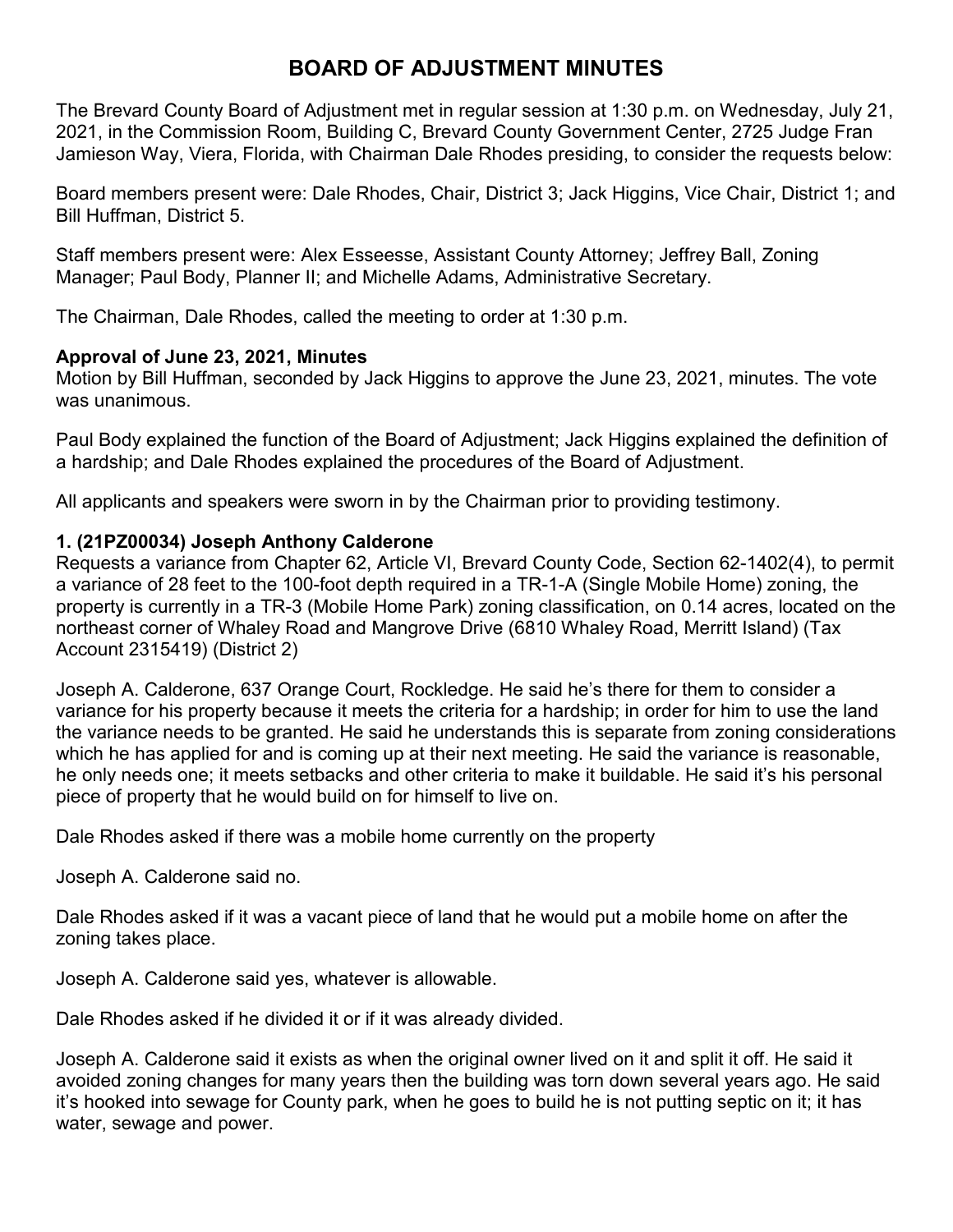Bill Huffman asked if the sketch they have from Know It Now is the proposed configuration or current configuration. He said it's showing setbacks where he ends up with approximately a 40 by 40 pad.

Joseph A. Calderone said that's only to show what's buildable and that it meets the setbacks, it's not a proposal for a building.

Bill Huffman asked if the 40 by 40 pad was adequate for what he wanted to do.

Joseph A. Calderone said yes, the minimum was 600 square feet.

Bill Huffman asked if he would be coming back looking for a setback variance.

Joseph A. Calderone said no, this is the one; he will be putting a very minimal building on it. He said it's a small piece of property.

Jeffrey Ball, Planning and Zoning Manager said he will need to talk to the Health Department about what they will permit for a septic system. He said he understands that a stand-alone septic system, not on someone else's property, would be needed. He said that is something they permit, it's part of the review when he puts his mobile home on there. He said he should check with the Health Department to see if they will approve it or not.

No Public Comment

Joseph A. Calderone said as it exists it has a tie in to the sewage system for the County park, if he is allowed to use that, he won't need septic.

Dale Rhodes said they don't address that there, they're addressing allowing the size of the property to be used.

Joseph A. Calderone said he was answering his comments.

Dale Rhodes said he will have to look into that with the County Board of Health. He said his experience has been that he will have to have his own, they won't let him tie into another entity.

Joseph A. Calderone said historically it was tied in on previous building there; there's a pipe there.

Dale Rhodes said, codes have changed; he'll have to see what they say. He said he will review the six points. He read, do special conditions and circumstances exist which aren't applicable to any other land structures or buildings in the applicable zoning classification. He said from what he has seen and researched, there are other properties in the area that are similar in size and have properties on them. He said there haven't been variance requests in that area but at some point, somebody built on the properties, likely prior to changes. He said there are special conditions that exist since other properties build before the current codes. He read, the special circumstances and conditions don't result from actions from the applicant. He said he didn't divide the property or subdivide it, it was done by other entities prior to him acquiring it. He read, that granting the variance and request won't confer on the applicant any special privileges that are denied by the provision of the Chapter to other lands, buildings and structures of identical zoning classification. He said if faced with the same situation on another piece of property, they would come to the same conclusion. He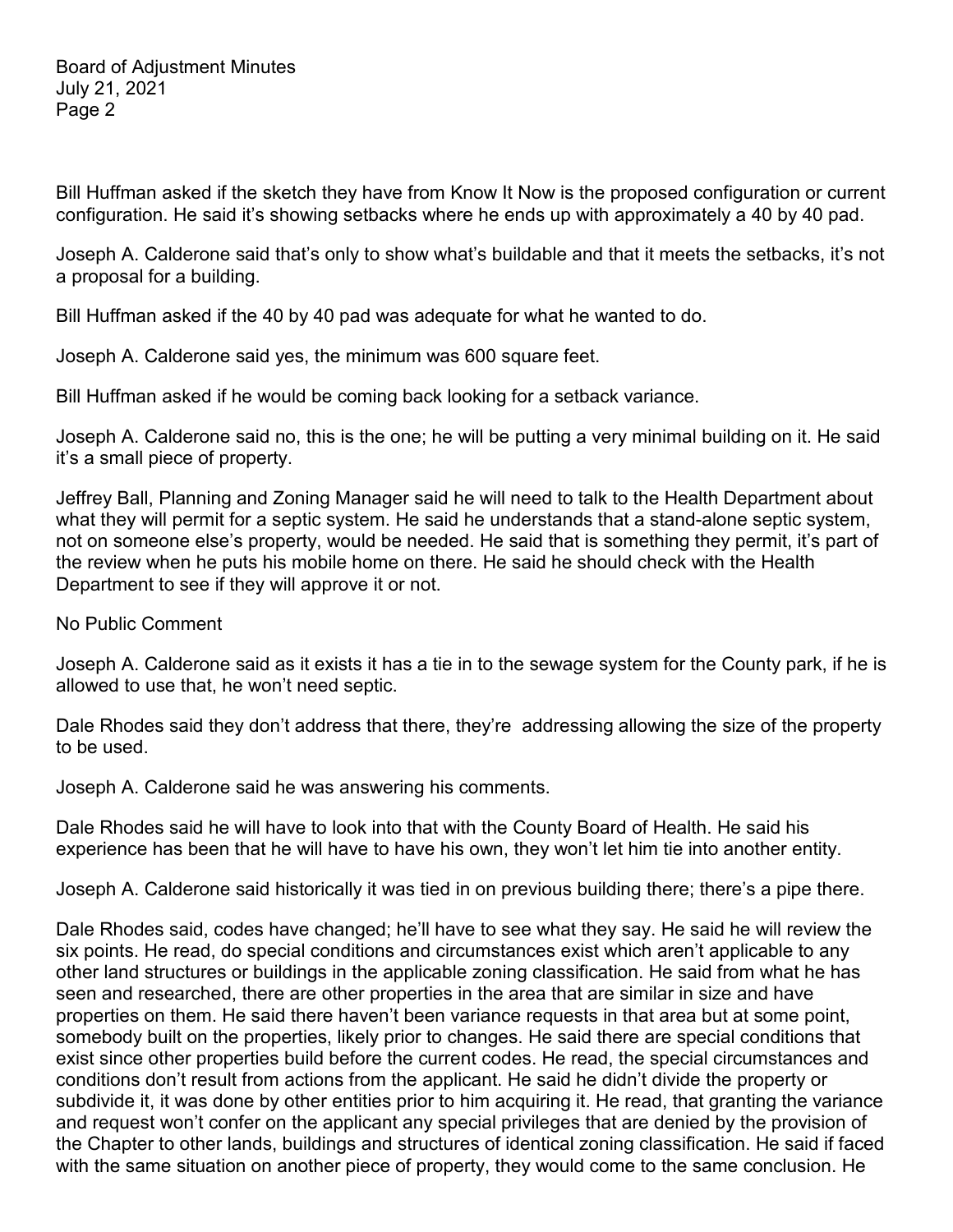read, literal enforcement of the provision of this Chapter would deprive the applicant of rights commonly enjoyed by other properties in an identical zoning classification or provisions of this Chapter will constitute unnecessary and undue hardships on the applicant. He said that's correct; if they don't give the requested variance, he wouldn't be able to use the property at all. He said the hardship provision addresses that specifically. He read, that the variance granted is the minimum variance that will make possible the reasonable use of the land, building or structure. He said that is the case. He read, that granting the variance will be in harmony with the general intent and purpose of this Chapter and that such use variance will not be injurious to the area involved or otherwise be detrimental to the public welfare. He said there are other properties in the area of similar size that have buildings on them, so it would be in harmony with the area.

Motion by Jack Higgins, seconded by Bill Huffman, to approve the variance as depicted on the survey submitted by the applicants. The vote was unanimous.

#### **2. (21PZ00036) Richard C. Hitz, Jr.**

Requests variances from Chapter 62, Article VI, Brevard County Code, 1) Section 62-2118(d)(3), to permit a variance of 4.4 feet over the 11.6 foot projection (20% of the width of the waterway) permitted for a boat dock, 2) Section 62-2118(d)(5), to permit a variance of 40 square feet over the 600 square foot total coverage permitted for a boat dock with a covered roof, in a RA-2-10 (Single Family Attached Residential) zoning classification, on 0.50 acres, located on the north side of Halyard Court, approximately 770 feet north of Helmsman Place (6204 Halyard Court, Rockledge) (Tax Account 2601754) (District 4)

Richard Hitz, 6204 Halyard Court, Rockledge.

Joseph Reese, 1305 Rivermont Drive, Melbourne. He said he was a marine contractor, he owns Dream Docs and Reese Enterprises. He said they are applying for a variance hardship to extend the boathouse and boatlift into the canal an additional four feet give or take. He said that is necessary because they're attempting to have room for maintenance and the boatlift needs to be projected off the seawall; they need a little more room. He said he has had the canal measured across in different places and doesn't think it will affect any navigation; there will still be roughly 30 feet of navigation left. He said the edges of this canal don't run parallel, they narrow toward the mouth; at the mouth of the canal, the total width is 50 feet. He said where Mr. Hitz's property is, it's close to 70 feet wide. He said there is a narrowing projection at the mouth of the canal so making it a little narrower in the back shouldn't affect anyone.

Dale Rhodes asked if the three letters given to the Board at the beginning of the meeting had been seen and read by both of them.

Richard Hitz replied yes.

Joseph Resse replied yes.

Richard Hitz said his HOA approved and signed off on his dock.

Bill Huffman asked if the seawall was a recent addition or had been there awhile.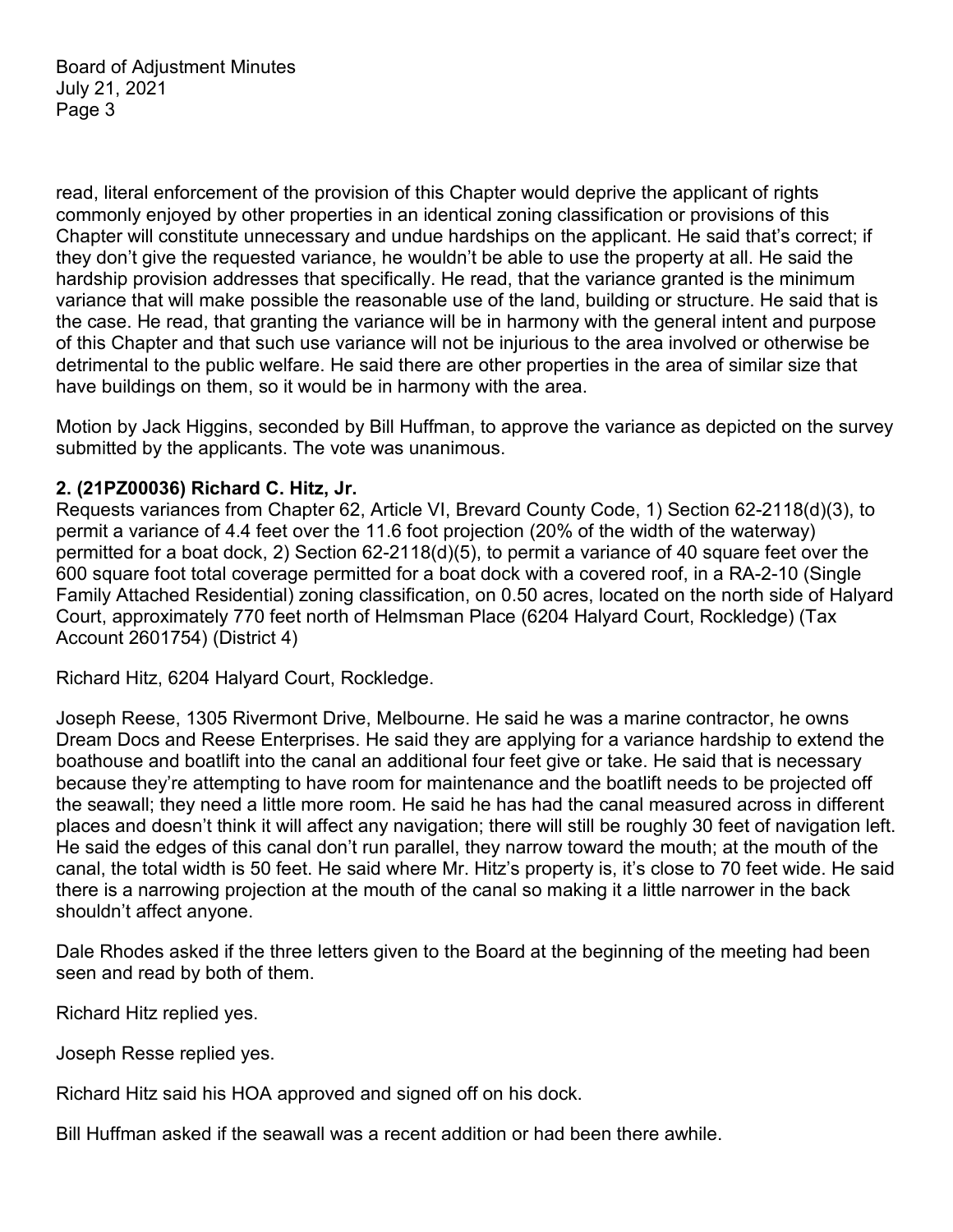Joseph Reese said its new within the year.

Bill Huffman asked if it projected further into the canal than the old seawall.

Joseph Reese said there wasn't a seawall, it was a vacant lot until recently. He said it's right on the line, brand new, there is no overage and is right where it should be. He said they kept it inward so that they would be able to do the 18 inches a couple of times, when it's rebuilt again in the future.

Bill Huffman asked for him to repeat that.

Joseph Reese said they kept the seawall on his property line, in a little bit, so that down the road when they rebuild the seawall, they'll be able to build in front of it without issue. He said at this time it's on the property, on the line and not projected into the canal.

Dale Rhodes said they should deal with number two first since it's the easiest. He said they're asking for 40 square feet more that the 600 square feet and asked what the reasoning was for needing the additional 40 square feet.

Joseph Reese said that 40 square feet came in because the canal tends to be shallow and they would like to fill in the gap rather than leave a gap between the sea wall and the edge of the dock. He said they need the dock projected out a bit, so are filling in the gap, that's where the extra 40 square feet comes in.

Dale Rhodes asked if the 40 square feet was to the property side not to the canal side.

Joseph Reese said yes, he filled in the two feet he would normally leave in his normal dock layout; the overall number comes from the dock entirety.

Dale Rhodes asked if there was an actual need for the additional 4.4 feet of width or is it a want.

Joseph Reese said it was needed, if they place the pylons right against the sea wall they'll have issues with it when they rot down the road and have to be pulled out. He said they like to space it off two feet which just adds up. He said there is a twelve-foot-wide boat lift; 12 feet and 2 feet is 14 feet, there are walkways and they end up with an 18-foot-wide structure. He said he is allowed roughly14 feet, so they are asking for the additional 4 feet.

Dale Rhodes said he reads 11.6 feet and asked if that was correct.

Paul Body said yes, based on the width of the canal being 58 feet.

Dale Rhodes said if he is saying this is going to be 18 feet wide, the request is incorrect.

Paul Body said he is requesting 16 feet off of the sea wall.

Jack Higgins said he sees 16 feet.

Joseph Reese said he might have his numbers off, he sees a lot of sea walls.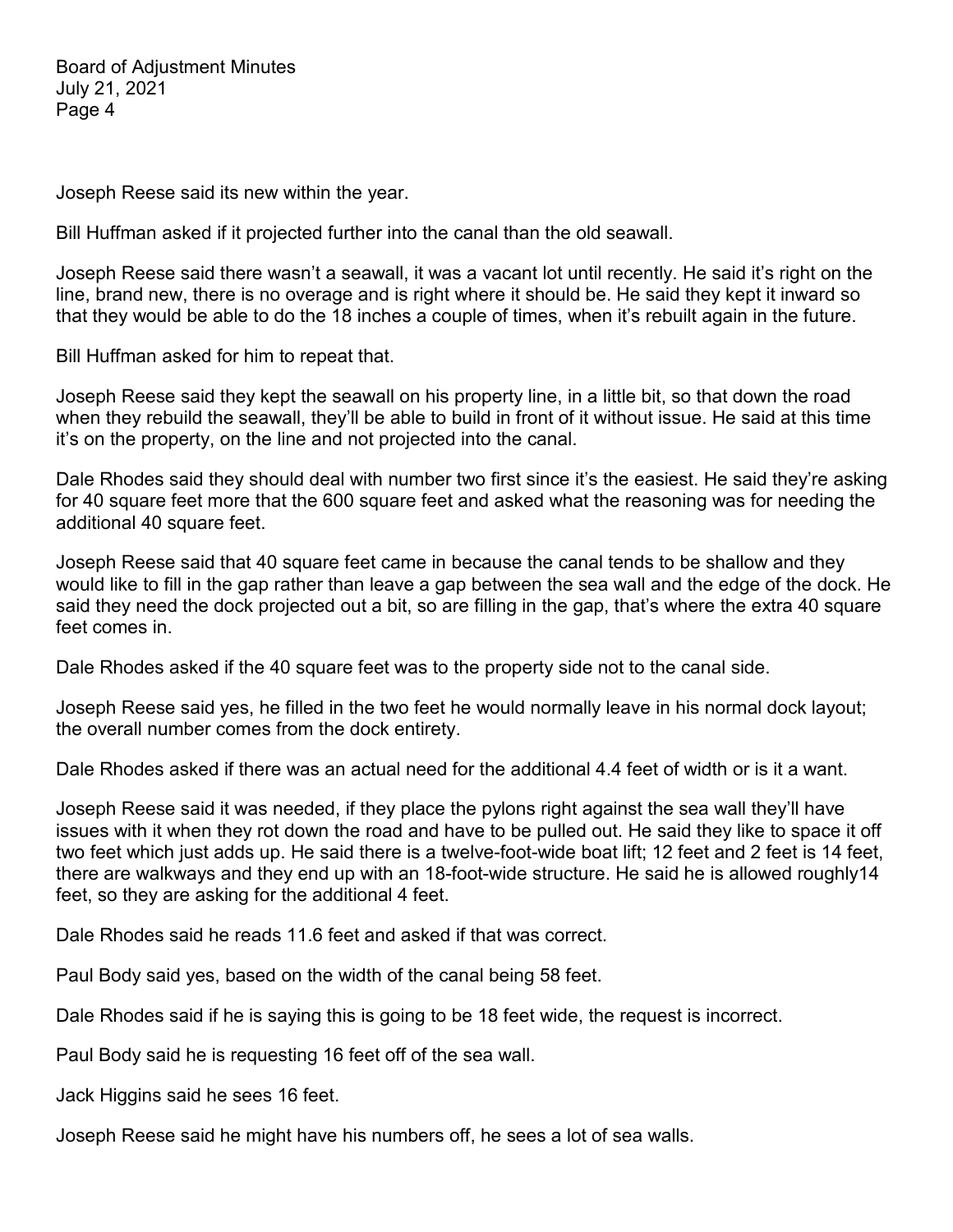Paul Body said the survey shows that he's 16 feet coming off the seawall and then 40 feet along the seawall in length; it comes up to 640 square feet.

Joseph Reese said he may have reviewed the wrong side of the survey; at the east side of Mr. Hitz's property, it's 57.9 feet and 68.8 on the west side. He said they're working in the middle; He is not sure if an average is taken.

Dale Rhodes asked if they took the four feet off of it, what would that do.

Joseph Reese said it crams everything back up; where the boat lift goes down will be right against the sea wall which will cause issues.

Dale Rhodes asked if the lift would be against the seawall or the pylons.

Joseph Reese said both, the lift sits on top of the pylons.

Dale Rhodes asked if the lift was inside the pylons, so the lift isn't going to hit the seawall.

Joseph Reese said it won't hit the seawall it will hit the ground, where the silt tends to build up.

Dale Rhodes said there haven't been variances approved for docks projecting into the waterway over the 20 percent requirement in his area; everyone else has been able to be within that provision.

Joseph Reese said that doesn't seem right.

Dale Rhodes said he is reading what he is given, according to their records, no other variance has been approved for a dock projecting any further than what is permitted. He said everyone has been able to be in it and asked what was special about his that it can't be.

Joseph Reese said maybe those other people didn't pull permits or ask permission; he has been down that canal and it's not the case that everyone else is within spec. He said he had a variance granted at 810 Malibu for additional projection into the canal; it might not be in that area.

Dale Rhodes said that is what they are dealing with, this specific area.

Public Comment

Kevin Fox, 6398 Anchor Lane, Rockledge. He said he was in opposition. He said he delivered a letter from his home owner's association. He said they share a canal system with Indian River Isle Central, the second and third edition is their proper terms.

Dale Rhodes asked if it was from the home owner's association or from people within the association.

Kevin Fox said it's from the President of the Indian River Isles Property Owners Association, which is the neighborhood he lives in, the other is from a neighbor who lives on the water and asked him to deliver it. He said he lives across from the property and can understand support in some aspects because he would like to be able to see like he does and be able to back out the boat into deeper water. He said he is asking for 4.4 feet into the canal which is a common area; they are responsible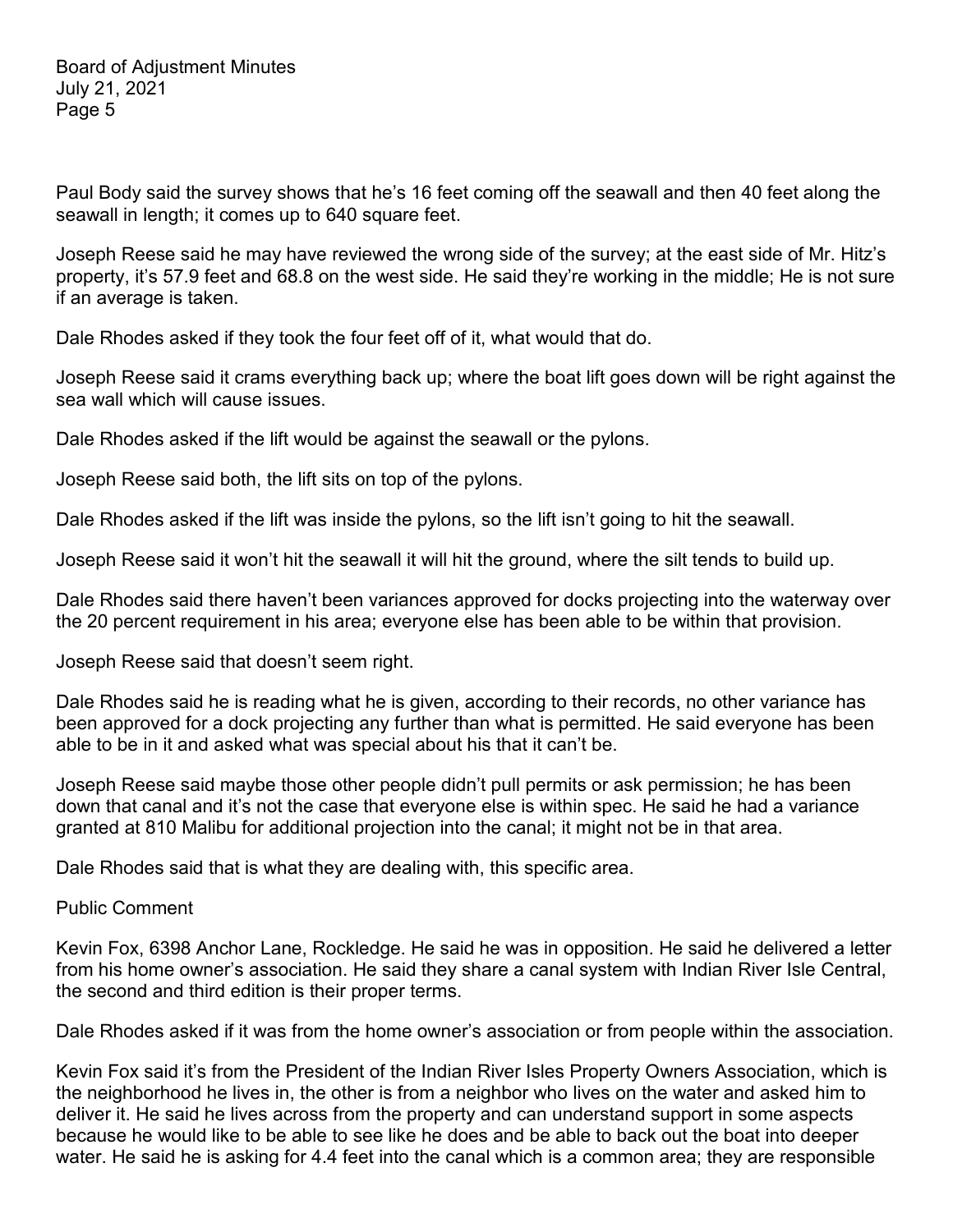for maintaining that canal as their two associations have to work together. He said it was dredged about three years ago; most dredging projects involve the County and there's a 10-foot setback. He said they can't dredge closer than 10 feet to a manmade structure. He said there'll be two docks, and a 10-foot set off from the proposed dock and from the one across from them which does abide by the 20 percent setback; they will end up with an eight-foot-wide swath down the center of the canal to be dredged and maintained. He said if they give a variance, they are not allowed to require them to dredge closer to the dock. He said he and his wife don't support it as proposed; they have complied with it, they have to back up against the sea wall. He said the board waist in question is already installed; they're going to remove it. He said he understands what they want but they've all complied with it, stayed within the 20 feet; it's a narrower canal. He said he would support it if it was angled slightly so only a little triangle was sticking out; that's what he would like to see for himself also, otherwise he is backing up parallel in the shallow water. He said if he's on the North/South canal it's 80 or 90 feet wide, so they can have it set out in the canal slightly farther, they are in deeper water, so don't have to worry about lowering a boat into the muck that builds over time. He said his biggest concern for the homeowner's association and himself is that they have access down the center of the canal so they can maintain it. He said he feels for the applicant and understands what he wants, but doesn't support the present proposal.

Dale Rhodes asked if the letter he had from the homeowner's association was not the applicant's, but the adjoining home owner's association.

Kevin Fox said correct, all property owners own the land to the center of the canal. He said their neighborhood is called Indian River Isles North; officially their name is Indian River Isles Property Owners Association with first edition, theirs is the second and third editions.

Dale Rhodes asked if this letter from this property association is the adjoining, not his; he got permission from his HOA. He said he shows two letters, one on Anchor Lane.

Kevin Fox said one is his and one is his next-door neighbor's.

Dale Rhodes asked where is that property in relationship to his.

Kevin Fox said it would be slightly to the east.

Dale Rhodes asked if he was directly across the canal from him.

Kevin Fox said he is kitty corner.

Dale Rhodes asked if Anchor Lane across from his property.

Kevin Fox said he is across him on the canal.

Dale Rhodes said he wanted to make sure if they are talking about people who are on the opposite side of the same canal or if they are around the corner and down the canal, which is different.

Kevin Fox said they are on the other side on the same canal and are in compliance.

Dale Rhodes asked if they had their boat docks already in place.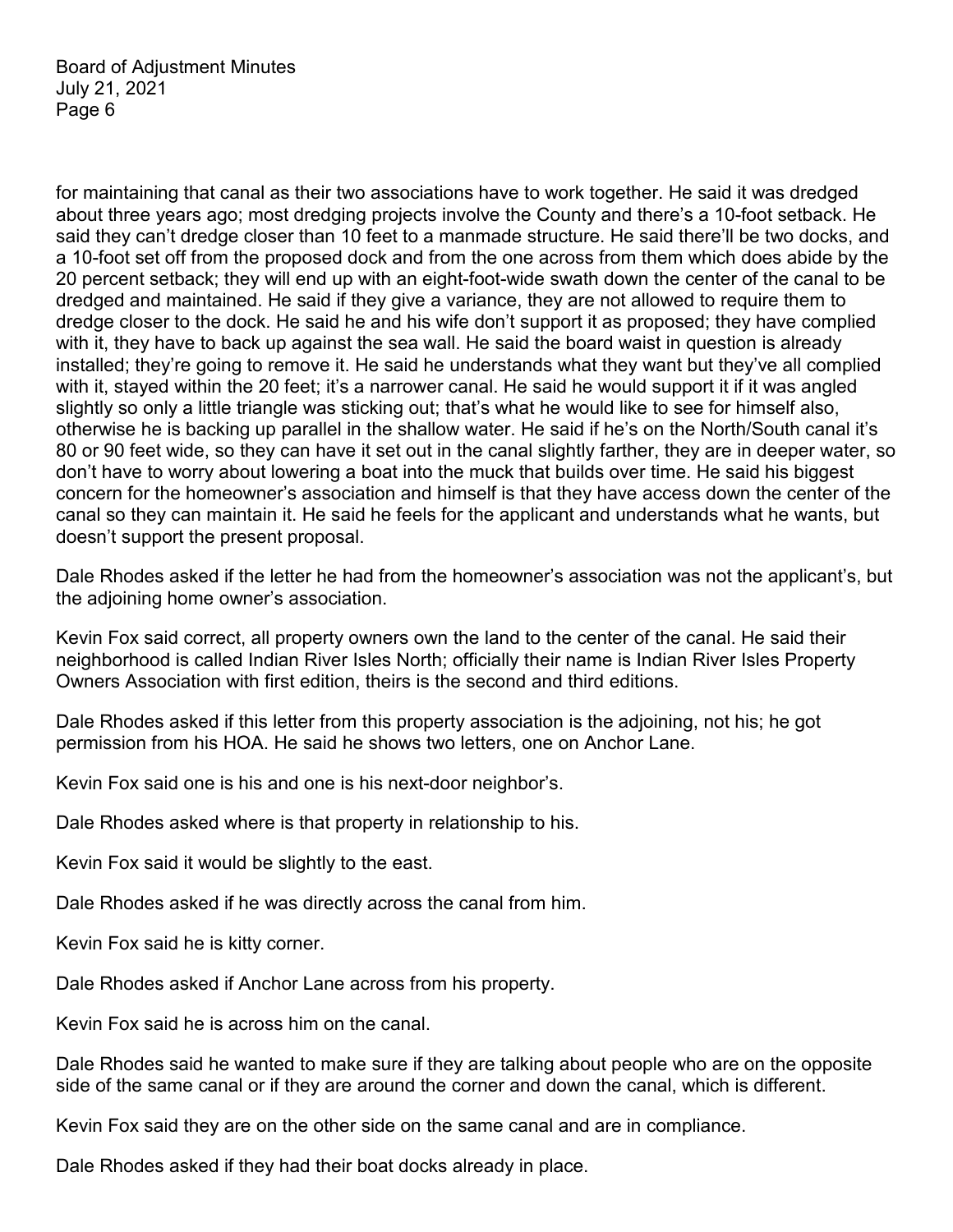Kevin Fox said they're all in compliance with the 20 percent setback, 11.8 feet.

Bill Huffman asked Joseph Reese if he was able to configure this construction to indent the sea wall at that point and come back in to have the gap he wants between the mechanical of the boat dock and the edge of the sea wall.

Joseph Reese said it would've been possible months ago but it's built now and there's a new home there; it wouldn't be feasible at this point. He said it's structural, the vinyl capped sea wall; the wall would have to be rebuilt, tie backs would need removed and there's a swale that was approved by the County for drainage. He said a lot of things would have to be reengineered for that to happen.

Jack Higgins said, since the seawall was already done, he wondered if they could come up and over it, but that doesn't make any difference.

Joseph Reese said in looking at the survey, he told them earlier that the two shore lines aren't perpendicular to each other, they narrow toward the mouth of the canal. He said it's not exact but he has used Google service to measure and between two of the docks and the boats that are on this canal, there is a gap that is just shy of 23 feet in width toward the mouth of the canal. He said he had exact measurements from Mr. Hitz's seawall to the neighbor directly across the way, the narrowest point is 48.7 feet across. He said if they took a little shy of 18 feet from that, they would still have 20 feet. He said it's kind of conforming to what exists. He said he has looked at the canal, measured and been in the water, there are a lot of these docks that are not conforming. He said some of the homeowners think that they are, the pylons are conforming but the roof overhangs aren't. He said he doesn't feel that Mr. Hitz is asking for a lot of projection that will affect the canal in any way; the only neighbor it could possibly affect would be the neighbor to his west and he was 100 percent on board with it, happy that they shifted the project to the east, to the middle rather than build right on the 7-foot line allowed so they wouldn't block his access.

Dale Rhodes asked if they brought a letter or anything from that individual.

Joseph Reese said no.

#### No Public Comment

Dale Rhodes said there're two different variances, they can approve one without the other. He said it's challenging when he has three letters in opposition and they didn't provide a neighbor's who said it would be okay. He said he would be particularly interested in the neighbors toward the end of the canal, who it would affect the most, void of that, he has to go with the information in front of him and decide what is best for the entire area. He said he will review the six points. He read, do special conditions and circumstances exist which aren't applicable to any other land structures or buildings in the applicable zoning classification. He said there are no special conditions or circumstances, such as the land sticking out further for example, needing the extra four feet. He read, the special circumstances and conditions don't result from actions from the applicant. He said this is a direct result of what they are desiring to have; it is their creation in that they are wanting to go further than what code allows. He read, that granting the variance and request won't confer on the applicant any special privileges that are denied by the provision of the Chapter to other lands, buildings and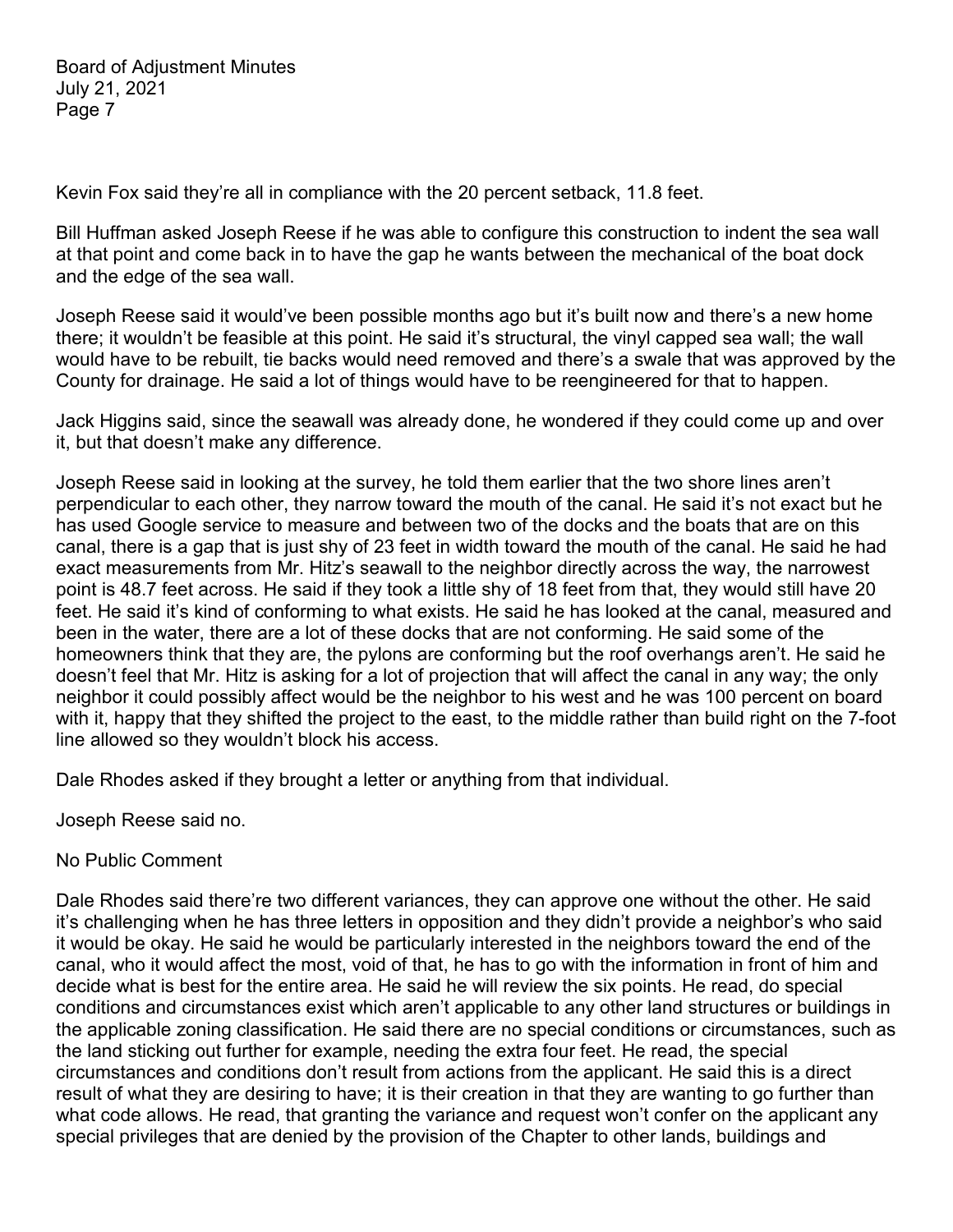structures of identical zoning classification. He said according to their records, nobody has asked for a variance, so if they give the variance, they would be giving something nobody else has received.

Alex Esseesse said to the Board, he understands they want to deny one variance and approve another and asked if they were going through six steps for the denial and six steps for the approval.

Dale Rhodes said he can do that; the one now is for the denial of the 4.4 feet. He read, literal enforcement of the provision of this Chapter would deprive the applicant of rights commonly enjoyed by other properties in an identical zoning classification or provisions of this Chapter will constitute unnecessary and undue hardships on the applicant. He said it doesn't deprive of any right, it deprives of wants. He said everyone has the same right through there. He read, that the variance granted is the minimum variance that will make possible the reasonable use of the land, building or structure. He said they have reasonable use without the variance, it would be required for the want they have. He read, that granting the variance will be in harmony with the general intent and purpose of this Chapter and that such use variance will not be injurious to the area involved or otherwise be detrimental to the public welfare. He said it wouldn't be in harmony. He advised there was no more discussion.

Joseph Reese said they were presented the wrong information by staff.

Dale Rhodes said he'll need to be quiet or will be asked to leave; they have had their time and don't have anymore.

Dale Rhodes said it wouldn't be in harmony with the general intent due to the fact that everyone else, according to his information is in compliance with the code as it says. He said it would be injurious to the area because it allows it to stick out further which could potentially cause a public welfare issue with other people trying to maneuver the canal. He said it's always tough to deal with these because somebody asks for three feet and the next guy asks for four feet and the next asks for five feet. He asked where they should draw the line. He said the next guy will say that he got four feet and is only asking for a foot more than that; which doesn't sound like a lot until all of a sudden both docks are meeting, because everybody keeps requesting. He said this is where their concern arises and this is not the first one; they always look at where it is. He said being at the end of the canal, boxed in, would probably be more detrimental than if it was further down where there might be more room. He said they have to look at what the next guy will request as well as what they are requesting. He said they feel for them and understand their situation, want and desire but have to look at the overall picture, not just what they're wanting to do. He said they never enjoy saying no, but sometimes it's necessary as with the first variance request. He said regarding variance number two, and read, do special conditions and circumstances exist which aren't applicable to any other land structures or buildings in the applicable zoning classification. He said even though they're making a motion to approve this one, there aren't any special circumstances or conditions that exist. He said he is in favor of this because it's going toward the land side and not projecting in the water side. He said they have turned down ones projecting additional square footage in the water side. He said if they disapprove the 4.4, the second one may not be needed, but they will deal with it. He read, the special circumstances and conditions don't result from actions from the applicant. He said it's a request that they want to build it, so it is a result of their actions in regards to it's what they're wanting to do. He said if it was a boat dock built by somebody before, then that's something he didn't create; it would be something they were coming into legitimize, not built or caused by them. He said in this case, they